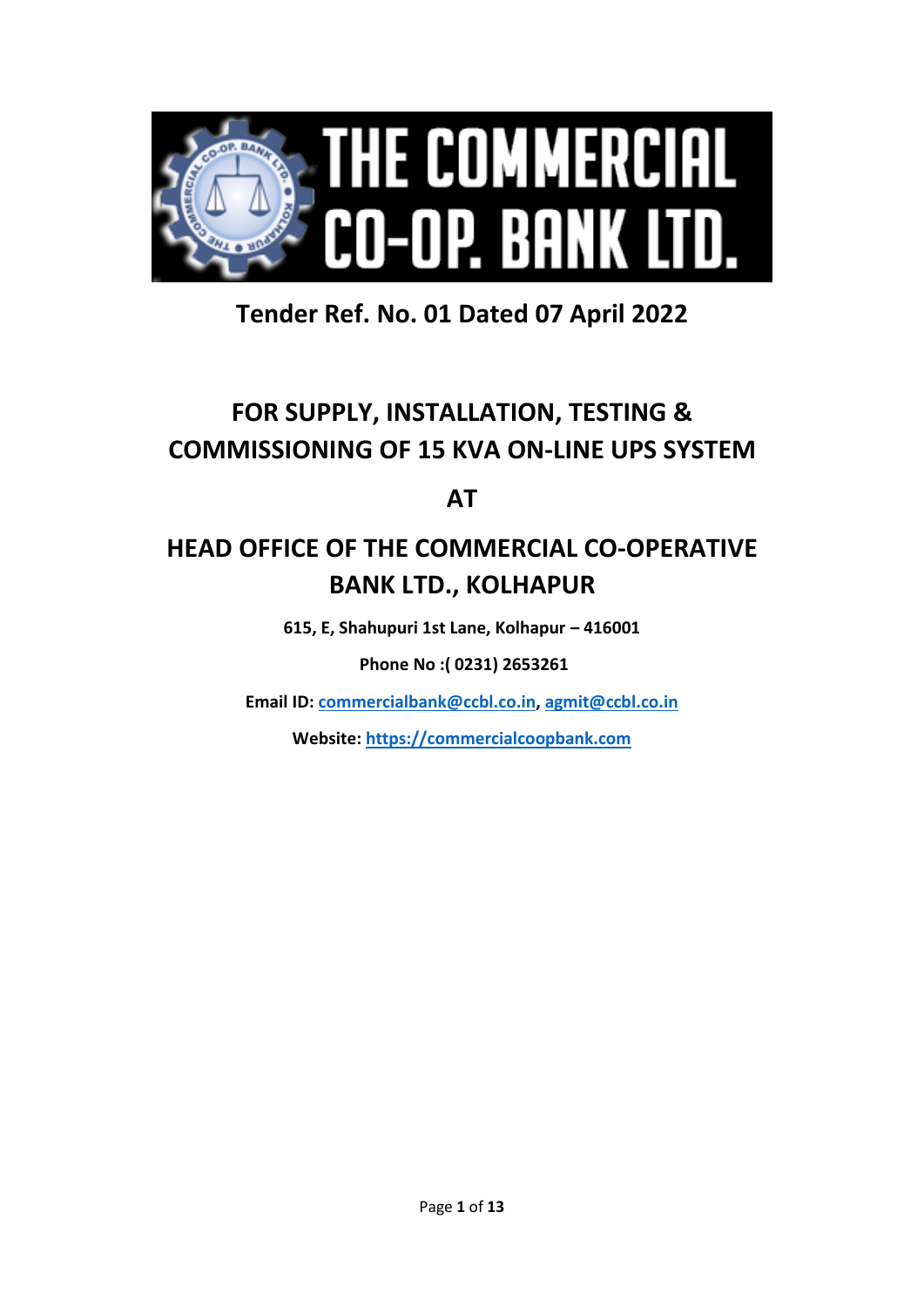# **TENDER NOTICE FOR SUPPLY, INSTALLATION, TESTING AND COMMISSIONING OF**

# **15 KVA ON-LINE UPS SYSTEM**

The Commercial Co-op Bank Ltd., Kolhapur invites sealed tenders/ Bids from reputed manufacturers, Sole Distributors, Authorized Franchises, Authorized vendors for purchase of 15 KVA ON-LINE UPS System, for use of its Head offices situated in Kolhapur. The Tender documents are also available on our Bank's website https://commercialcoopbank.com

The tender modalities are as under:

| <b>Tender Reference</b>           | No 01 Dated 07 April 2022                             |
|-----------------------------------|-------------------------------------------------------|
| Tender Fees (Non-Refundable)      | Rs. 1000/-. Transfer online to following account      |
|                                   | <b>Account Details-</b>                               |
|                                   | Act No 116102000008655                                |
|                                   | IFSC Code IBKL0000116                                 |
| <b>Bid security</b>               | Rs. 10000/- By way of DD in favor of The Commercial   |
|                                   | Co-op. Bank Ltd Kolhapur. To be enclosed in Technical |
|                                   | Bid.                                                  |
| <b>Tender Start Date</b>          | 07 April 2022                                         |
| Last date and time of receipts of | 16 April 2022 up to 5.00. PM                          |
| tender/bid                        |                                                       |
| <b>Address of Communication</b>   | 615, E, Shahupuri 1st Lane, Kolhapur - 416001         |
|                                   | Email-commercialbank@ccbl.co.in.                      |
|                                   | agmit@ccbl.co.in                                      |
| <b>Concern Person</b>             | Devdatta Bhosale                                      |
|                                   |                                                       |
| No. of UPS required               |                                                       |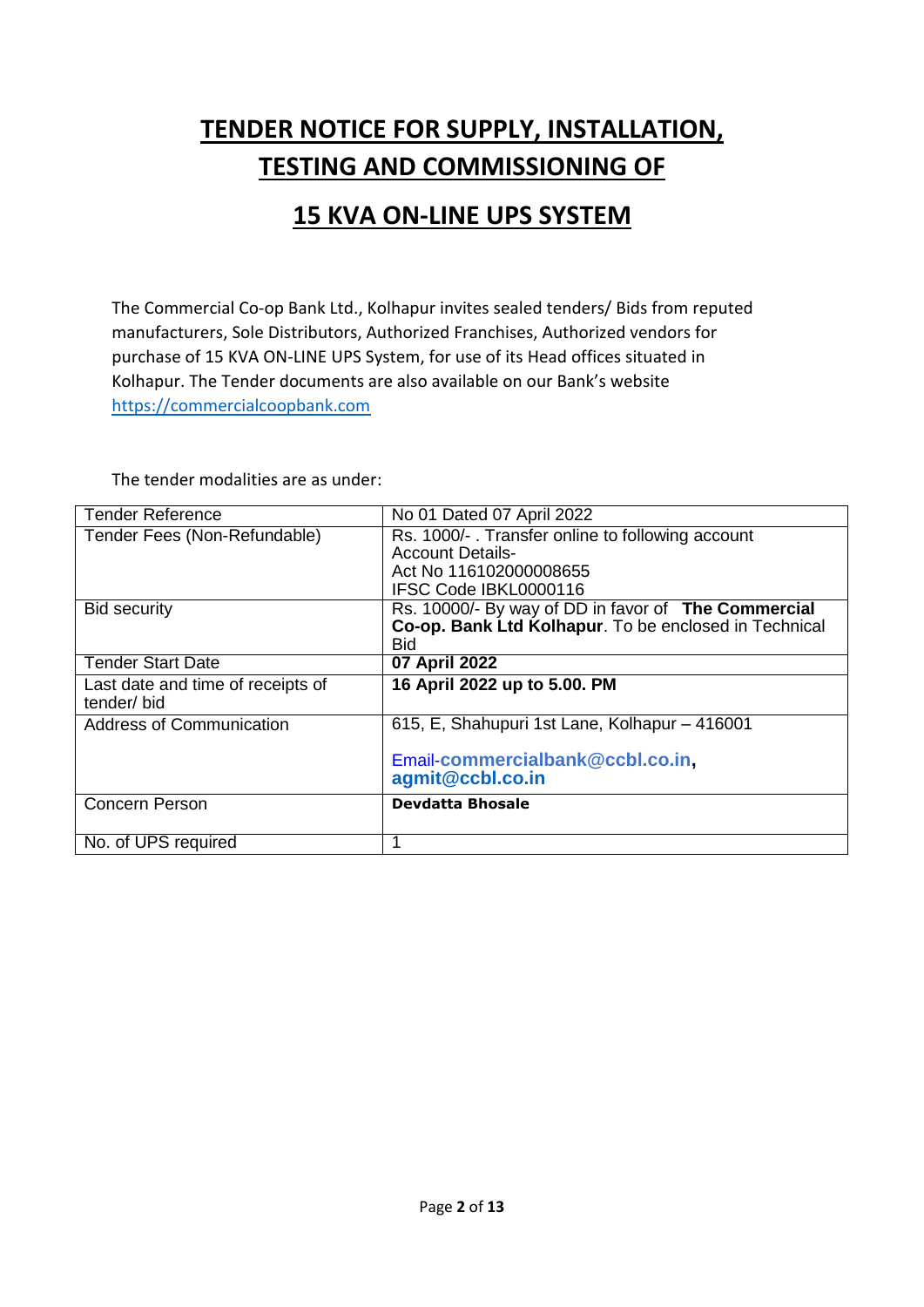#### The specifications and Terms & Conditions are as under:

# A) 15 KVA ON-LINE UPS SYSTEM

| <b>Parameters</b>                            | <b>Technical specification</b>                                                                                                                                                             |
|----------------------------------------------|--------------------------------------------------------------------------------------------------------------------------------------------------------------------------------------------|
|                                              | IGBT Based PWM Inverter using Micro Controller                                                                                                                                             |
| <b>Technology &amp; Topology</b>             | Online Double conversion Type                                                                                                                                                              |
| <b>Active Power Factor Correction</b>        | In built design                                                                                                                                                                            |
| Input power factor                           | Better then 0.90                                                                                                                                                                           |
| Input Frequency Range                        | 50 Hz +/- 6 $%$                                                                                                                                                                            |
| Output power factor                          | $0.8$ to 1 lag                                                                                                                                                                             |
| Input (Voltage)                              | 415 VAC +15 %, -20 %                                                                                                                                                                       |
| Output (Voltage)                             | 230 VAC +/- 1%                                                                                                                                                                             |
| Frequency                                    | 50 Hz +/- 0.5 %                                                                                                                                                                            |
| Waveform (Output)                            | <b>PWM Sine wave</b>                                                                                                                                                                       |
| <b>Isolation Transformer</b>                 | <b>Inbuilt Galvanic Isolation Transformer</b>                                                                                                                                              |
| <b>Transient Recovery</b>                    | . + 4 % from 0 to Full load and corrected within 60 msec.                                                                                                                                  |
| <b>Harmonic Distortion</b>                   | Less than 3 % on Linear Load                                                                                                                                                               |
| Minimum Metering/Display<br><b>Functions</b> | Mimic Display, Mains on, Inverter On, Battery Low, Over Load, Output Under Voltage,<br>Output Over Voltage, DC Over Voltage, I/p Single Phasing / Phase Reversal                           |
| Audible Alarm                                | Intermittent beep for 30 sec. On mains fail. Battery low pre-alarm at 80 % of Battery<br>discharge. Intermittent Beep for all other Trip Conditions                                        |
| Inverter efficiency                          | Greater than 90%                                                                                                                                                                           |
| UPS type                                     | <b>ON-LINE</b>                                                                                                                                                                             |
| Maximum charging Current                     | Vendor to specify                                                                                                                                                                          |
| Battery type                                 | Lead-Acid Tubular/LFP Battery Pack                                                                                                                                                         |
|                                              | 110% for 60 min.                                                                                                                                                                           |
| Overload capacity                            | 125% for 10 min.                                                                                                                                                                           |
|                                              | 150% for 1 min                                                                                                                                                                             |
| Noise level                                  | <60db at 1 Meter                                                                                                                                                                           |
| Design ambient                               | $0-50^\circ$ C                                                                                                                                                                             |
| <b>Relative Humidity</b>                     | Max. 95 % Non-Condensing                                                                                                                                                                   |
| Enclosure                                    | M.S. Powder coated with castor wheels                                                                                                                                                      |
| Protection                                   | Output short circuit, Battery low trip, DC over voltage, Output under voltage / over voltage,<br>Input under voltage / over voltage, I/p Single Phasing / Phase Reversal, Over Temperature |
| <b>UPS Warranty Period</b>                   | Minimum 3 years                                                                                                                                                                            |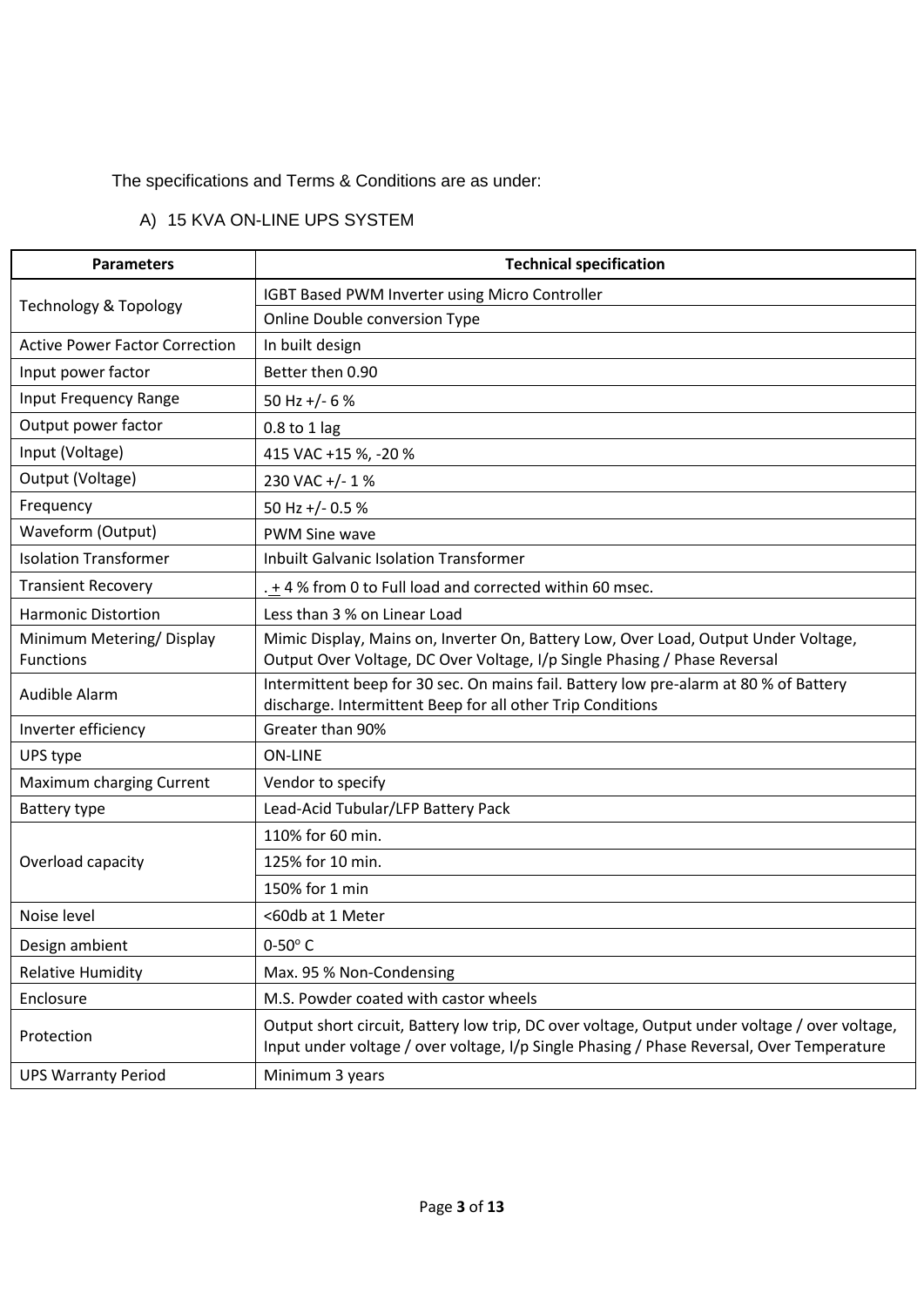## B) 15 KVA ON-LINE UPS SYSTEM WITH ECO MODE

| <b>Parameters</b>                                                                                                                                                    | <b>Technical specification</b>                                                                                                                                                                |  |
|----------------------------------------------------------------------------------------------------------------------------------------------------------------------|-----------------------------------------------------------------------------------------------------------------------------------------------------------------------------------------------|--|
|                                                                                                                                                                      | IGBT Based PWM Inverter using Micro Controller                                                                                                                                                |  |
| <b>Technology &amp; Topology</b>                                                                                                                                     | Online Double conversion Type                                                                                                                                                                 |  |
| <b>Active Power Factor</b><br>Correction                                                                                                                             | In built design                                                                                                                                                                               |  |
| Input power factor                                                                                                                                                   | Better then 0.90                                                                                                                                                                              |  |
| Input Frequency Range                                                                                                                                                | 50 Hz $+/- 6$ %                                                                                                                                                                               |  |
| Output power factor                                                                                                                                                  | $0.8$ to 1 lag                                                                                                                                                                                |  |
| Input (Voltage)                                                                                                                                                      | 230 VAC +15 %, -20 %                                                                                                                                                                          |  |
| Output (Voltage)                                                                                                                                                     | 230 VAC +/- 1 %                                                                                                                                                                               |  |
| Frequency                                                                                                                                                            | 50 Hz +/- 0.5 %                                                                                                                                                                               |  |
| Waveform (Output)                                                                                                                                                    | <b>PWM Sine wave</b>                                                                                                                                                                          |  |
| <b>Isolation Transformer</b>                                                                                                                                         | <b>Inbuilt Galvanic Isolation Transformer</b>                                                                                                                                                 |  |
| <b>Transient Recovery</b>                                                                                                                                            | . + 4 % from 0 to Full load and corrected within 60 msec.                                                                                                                                     |  |
| <b>Harmonic Distortion</b>                                                                                                                                           | Less than 3 % on Linear Load                                                                                                                                                                  |  |
| Minimum Metering/Display<br><b>Functions</b>                                                                                                                         | Mimic Display, Mains on, Inverter On, Battery Low, Over Load, Output Under Voltage,<br>Output Over Voltage, DC Over Voltage, I/p Single Phasing / Phase Reversal                              |  |
| Intermittent beep for 30 sec. On mains fail. Battery low pre-alarm at 80 % of Battery<br>Audible Alarm<br>discharge. Intermittent Beep for all other Trip Conditions |                                                                                                                                                                                               |  |
| Inverter efficiency                                                                                                                                                  | Greater than 90%                                                                                                                                                                              |  |
| Overall efficiency (ECO Mode)                                                                                                                                        | Greater than 98%                                                                                                                                                                              |  |
| UPS type                                                                                                                                                             | <b>ON-LINE</b>                                                                                                                                                                                |  |
| Maximum charging Current                                                                                                                                             | Vendor to specify                                                                                                                                                                             |  |
| Battery type                                                                                                                                                         | Lead-Acid Tubular/LFP Battery Pack                                                                                                                                                            |  |
|                                                                                                                                                                      | 110% for 60 min.                                                                                                                                                                              |  |
| Overload capacity                                                                                                                                                    | 125% for 10 min.                                                                                                                                                                              |  |
|                                                                                                                                                                      | 150% for 1 min                                                                                                                                                                                |  |
| Noise level                                                                                                                                                          | <60db at 1 Meter                                                                                                                                                                              |  |
| Design ambient                                                                                                                                                       | $0-50^\circ$ C                                                                                                                                                                                |  |
| <b>Relative Humidity</b>                                                                                                                                             | Max. 95 % Non-Condensing                                                                                                                                                                      |  |
| Enclosure                                                                                                                                                            | M.S. Powder coated with castor wheels                                                                                                                                                         |  |
| Protection                                                                                                                                                           | Output short circuit, Battery low trip, DC over voltage, Output under voltage / over<br>voltage, Input under voltage / over voltage, I/p Single Phasing / Phase Reversal, Over<br>Temperature |  |
| <b>UPS Warranty Period</b>                                                                                                                                           | Minimum 3 years                                                                                                                                                                               |  |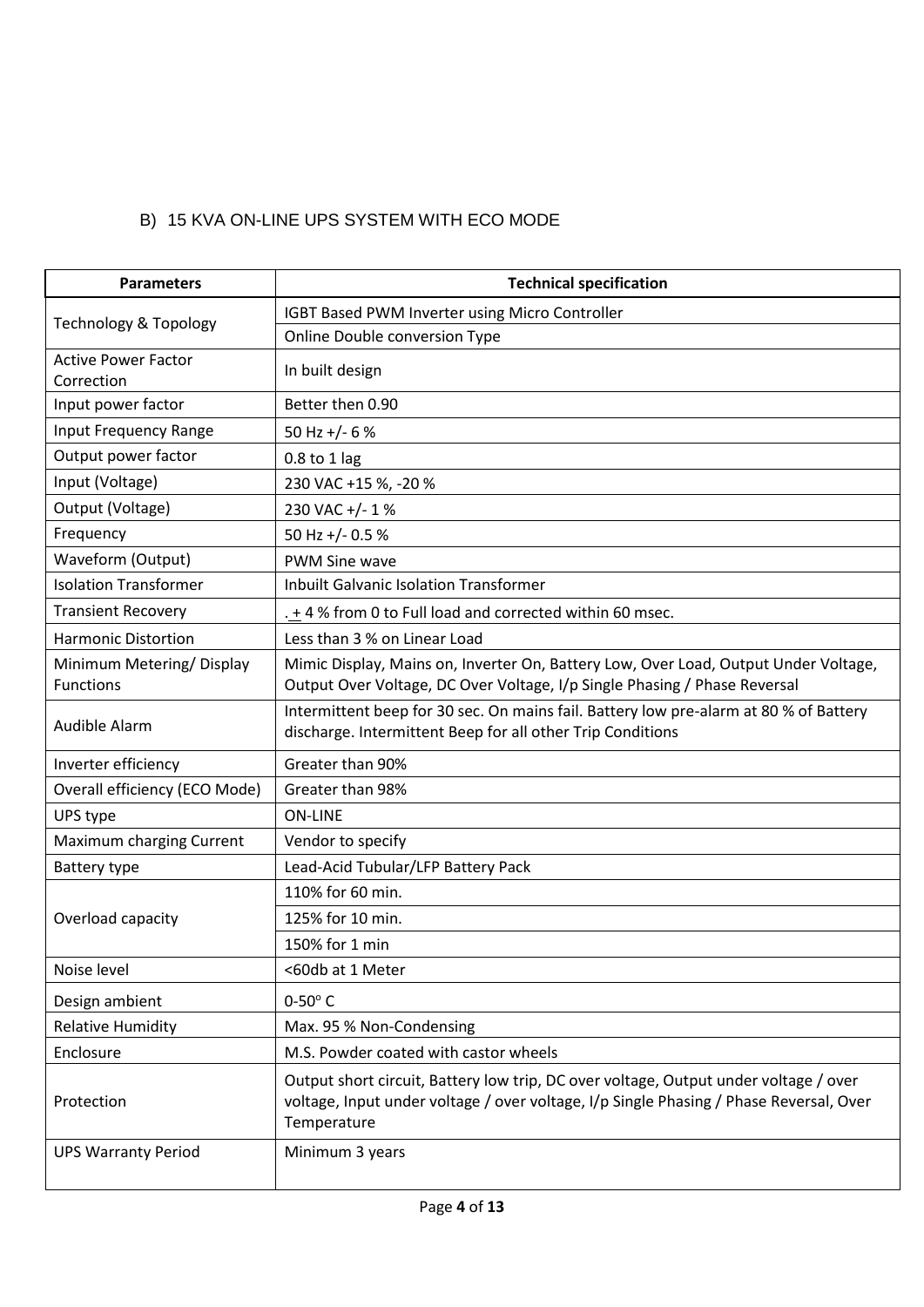# C) LITHIUM FERRO PHOSPHATE BATTERY PACK

| <b>Battery System Configuration</b>                         |                                                                                                              |  |  |
|-------------------------------------------------------------|--------------------------------------------------------------------------------------------------------------|--|--|
| Item                                                        | <b>Technical specification</b>                                                                               |  |  |
| Cell Chemistry                                              | LFP                                                                                                          |  |  |
| Rated system energy                                         | 19.2KWh                                                                                                      |  |  |
| Parallel racks / Modules                                    | 1 Rack                                                                                                       |  |  |
| Rack rated Voltage                                          | 240V                                                                                                         |  |  |
| <b>Rack Rated Capacity</b>                                  | 80Ah                                                                                                         |  |  |
| Rack configuration                                          | 5Module                                                                                                      |  |  |
| <b>Module Rating</b>                                        | 48V 80Ah                                                                                                     |  |  |
| Module configuration                                        | 15S1P                                                                                                        |  |  |
| Charge Current                                              | Up to 0.3C                                                                                                   |  |  |
| Discharge Current                                           | Up to 1C                                                                                                     |  |  |
| Cycle life at standard charge &<br>discharge, 80% DOD, 25°C | >2500                                                                                                        |  |  |
| <b>Rack Material</b>                                        | Sheet Metal (Sheet thickness ≥1 mm)                                                                          |  |  |
| <b>Rack Finish</b>                                          | Powder coated                                                                                                |  |  |
| IP rating                                                   | IP 20 (Perforated)                                                                                           |  |  |
| Protection                                                  | Under-Over Voltage Protection, over current Protection, Short Circuit, Reverse<br>polarity, Over temperature |  |  |
| Minimum Metering/Display<br><b>Functions</b>                | SOC monitoring, RS485 or CAN communication                                                                   |  |  |
|                                                             | <b>Cell Specification</b>                                                                                    |  |  |
| Model                                                       | <b>LFP cell</b>                                                                                              |  |  |
| Cell Type                                                   | Prismatic                                                                                                    |  |  |
| Rated voltage (V)                                           | 3.2V                                                                                                         |  |  |
| Rated capacity (Ah)                                         | 80 Ah                                                                                                        |  |  |
| Standard Charge / Discharge<br>Rate                         | Up to $0.3C/0.5C$                                                                                            |  |  |
| Charge and discharge cut-off<br>voltage(V)                  | 2.5-3.65 V                                                                                                   |  |  |
| Cycle life at standard charge &<br>discharge, 80% DOD, 25°C | ≥3000                                                                                                        |  |  |
| <b>Battery Warranty Period</b>                              | Minimum 5 years                                                                                              |  |  |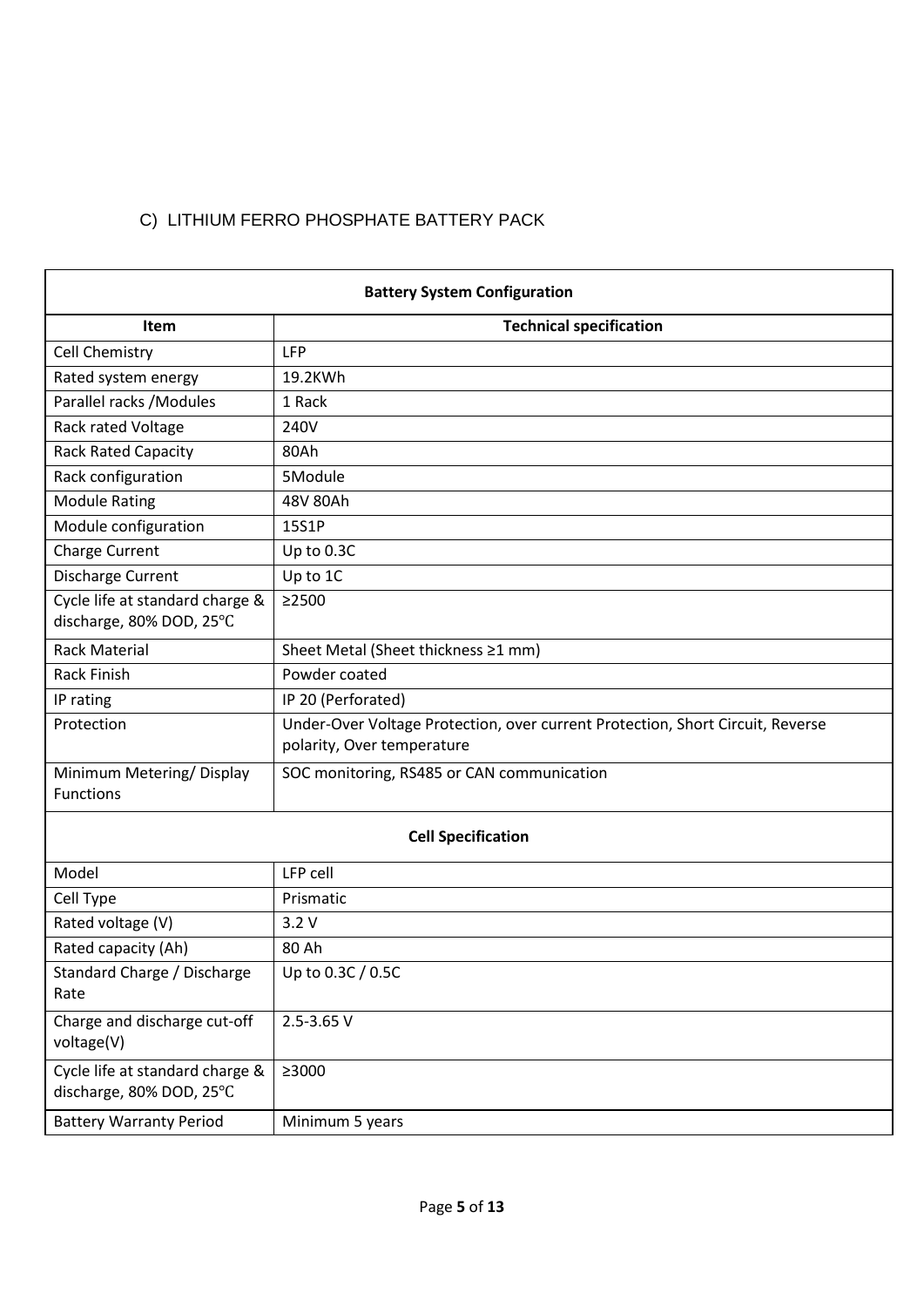| <b>SRNO</b>    | <b>ELIGIBILITY CRITERIA</b>                                                                                                                                                                                |                      | <b>REQUIRED DOCUMENTS</b>                                                                                |
|----------------|------------------------------------------------------------------------------------------------------------------------------------------------------------------------------------------------------------|----------------------|----------------------------------------------------------------------------------------------------------|
| $\mathbf{1}$   | Vendors/Bidders should be a firm/company having a GST No,<br>PAN, Email id, Permanent Address in Kolhapur & Contact<br>Number.                                                                             | 2 <sub>1</sub><br>3. | 1. Certificate of<br>Incorporation/Partnership<br>Agreement<br><b>GST Certificate</b><br><b>PAN Card</b> |
| $\overline{2}$ | Vendor should be a manufacturer of UPS System.                                                                                                                                                             | 1.                   | <b>Udyam Registration Certificate</b>                                                                    |
| 3              | Vendor should have minimum 15-20 years of experience in<br>UPS & Battery Supply & Maintenance services preferably to<br>scheduled/nationalized/co-operative banks.                                         |                      | 1. Provide Work Completion<br>Reports/Purchase Orders                                                    |
| $\overline{4}$ | Vendor should have minimum 5 engineers & 3 battery<br>technicians on payroll present in Kolhapur.                                                                                                          | 1.<br>2.             | <b>ESI Registration Certificate</b><br>PF Registration Certificate                                       |
| 5              | Vendor should have minimum 5 LFP Battery Pack installations<br>(minimum 1 of them should be for ON-LINE application in<br>Banking Sector) in Kolhapur working satisfactory.                                |                      | 1. Provide Work Completion<br>Reports                                                                    |
| 6              | Vendor should have average yearly turnover of Rs.500 Lacs or<br>more for the last 3 years along with profit making & audited<br>financial statements (average net profit should be Rs.20 Lacs<br>or more). |                      | 1. Audited financial statements for<br>the last 3 years                                                  |
| $\overline{7}$ | Vendor should have 24 x 7 Service centre at Kolhapur &<br>service escalation matrix up to management level for service-<br>related issues.                                                                 |                      | 1. Escalation Matrix                                                                                     |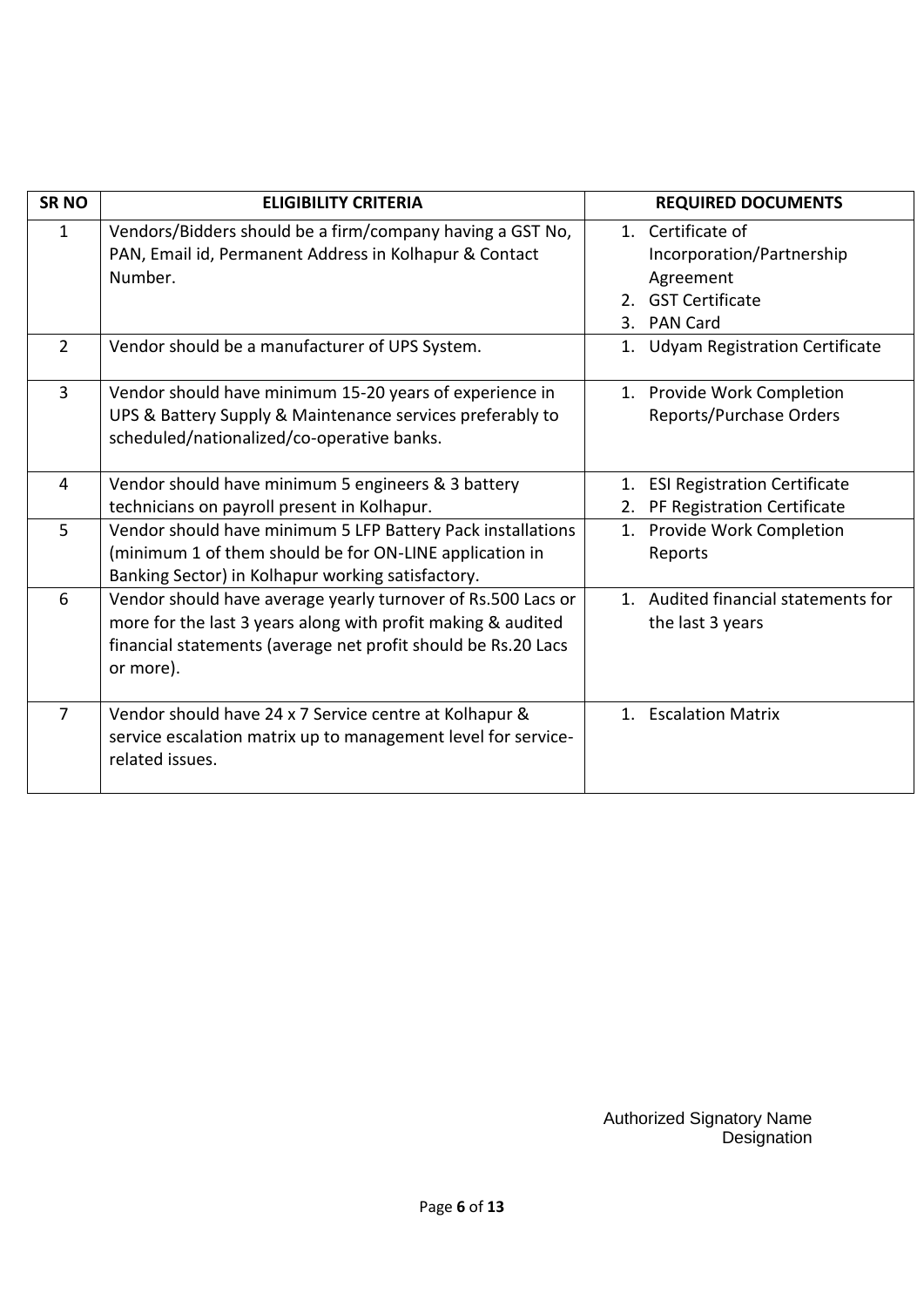# **Annexure-A**

#### **Instructions to Vendors**

#### **Submission of Proposals (Methodology)**

The Proposal shall be submitted in **two separate sealed envelopes** – one containing the **Technical Bid**, hereinafter referred to as '**Technical Proposal**', and the other containing the **Financial Bid**, hereinafter referred to as the '**Price Proposal**'. Your financial bid must be final and nonnegotiable. Please note there will not be any negotiations

The envelope containing the **Technical Proposal** shall be super-scribed: "**TENDER REF NO 01 TECHNICAL PROPOSAL – DO NOT OPEN BEFORE 16 April 2022**."

Whereas the envelope containing the **Price Proposal** shall be superscribed: "**TENDER REF NO 01 – PRICE PROPOSAL**

The Technical Proposal shall comprise of:-

- (a) Tender Fees (Demand Draft of a reputed Bank, favoring **The Commercial CO-Operative Bank Ltd., Payable at Kolhapur**);
- (b) Bid Security (Demand Draft of a reputed Bank, favoring **The Commercial Co-Operative Bank Ltd., Payableat Kolhapur**);
- (c) Technical Proposal as per **Annexure-B**

#### **Any Technical Proposal not containing the above shall be rejected**.

#### **Any Technical Proposal containing any price information shall be rejected.**

The Price Proposal shall comprise of:

(a) **Annexure- C** (Price Proposal)

**Any Price Proposal not submitted in the format attached shall be rejected**.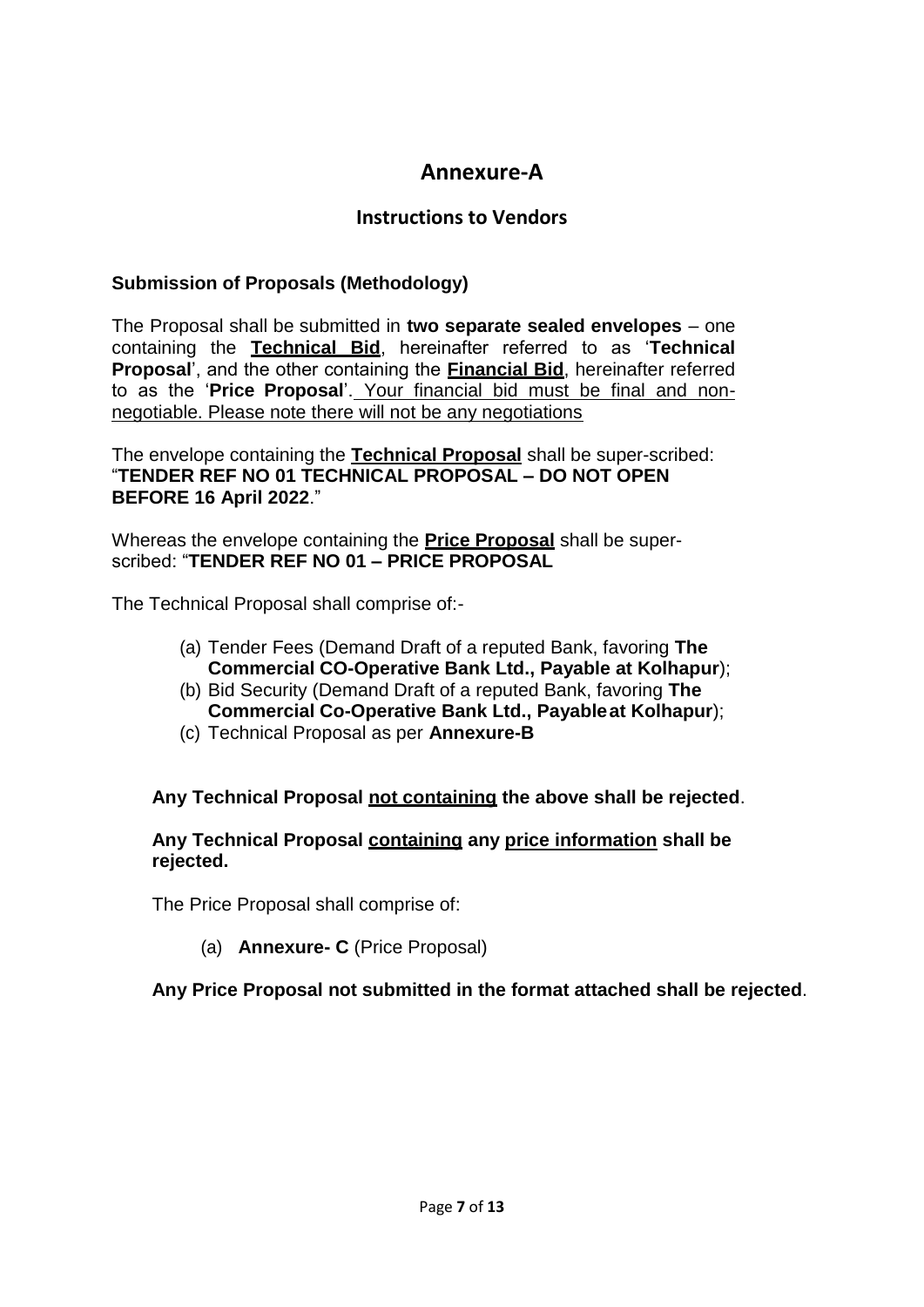# **Annexure-B**

# **TECHNICAL PROPOSAL**

## **(Ref No 01 Dated 07 April 2022.)**

## **SUPPLY, INSTALLATION, TESTING AND COMMISSIONING OF**

# **15 KVA ON-LINE UPS SYSTEM AT THE COMMERCIAL CO-OP BANK LTD., KOLHAPUR**

| <b>Technical specification</b><br><b>Parameters</b> |                                                                                                                                                                     | <b>Complied</b><br>(Yes/No) | Deviation, if<br>any |
|-----------------------------------------------------|---------------------------------------------------------------------------------------------------------------------------------------------------------------------|-----------------------------|----------------------|
|                                                     | IGBT Based PWM Inverter using Micro Controller                                                                                                                      |                             |                      |
| <b>Technology &amp; Topology</b>                    | Online Double conversion Type                                                                                                                                       |                             |                      |
| <b>Active Power Factor</b><br>Correction            | In built design                                                                                                                                                     |                             |                      |
| Input power factor                                  | Better then 0.90                                                                                                                                                    |                             |                      |
| <b>Input Frequency Range</b>                        | 50 Hz +/- 6 %                                                                                                                                                       |                             |                      |
| Output power factor                                 | 0.8 to 1 lag                                                                                                                                                        |                             |                      |
| Input (Voltage)                                     | 415 VAC +15 %, -20 %                                                                                                                                                |                             |                      |
| Output (Voltage)                                    | 230 VAC +/- 1 %                                                                                                                                                     |                             |                      |
| Frequency                                           | 50 Hz +/- 0.5 %                                                                                                                                                     |                             |                      |
| Waveform (Output)                                   | PWM Sine wave                                                                                                                                                       |                             |                      |
| <b>Isolation Transformer</b>                        | <b>Inbuilt Galvanic Isolation Transformer</b>                                                                                                                       |                             |                      |
| <b>Transient Recovery</b>                           | .+4% from 0 to Full load and corrected within 60 msec.                                                                                                              |                             |                      |
| <b>Harmonic Distortion</b>                          | Less than 3 % on Linear Load                                                                                                                                        |                             |                      |
| Minimum Metering/Display<br><b>Functions</b>        | Mimic Display, Mains on, Inverter On, Battery Low, Over<br>Load, Output Under Voltage, Output Over Voltage, DC Over<br>Voltage, I/p Single Phasing / Phase Reversal |                             |                      |
| Audible Alarm                                       | Intermittent beep for 30 sec. On mains fail. Battery low<br>pre-alarm at 80 % of Battery discharge. Intermittent Beep<br>for all other Trip Conditions              |                             |                      |
| Inverter efficiency                                 | Greater than 90%                                                                                                                                                    |                             |                      |
| UPS type                                            | <b>ON-LINE</b>                                                                                                                                                      |                             |                      |
| Maximum charging Current                            | Vendor to specify                                                                                                                                                   |                             |                      |
| Battery type                                        | Lead-Acid Tubular/LFP Battery Pack                                                                                                                                  |                             |                      |
| Overload capacity                                   | 110% for 60 min.<br>125% for 10 min.                                                                                                                                |                             |                      |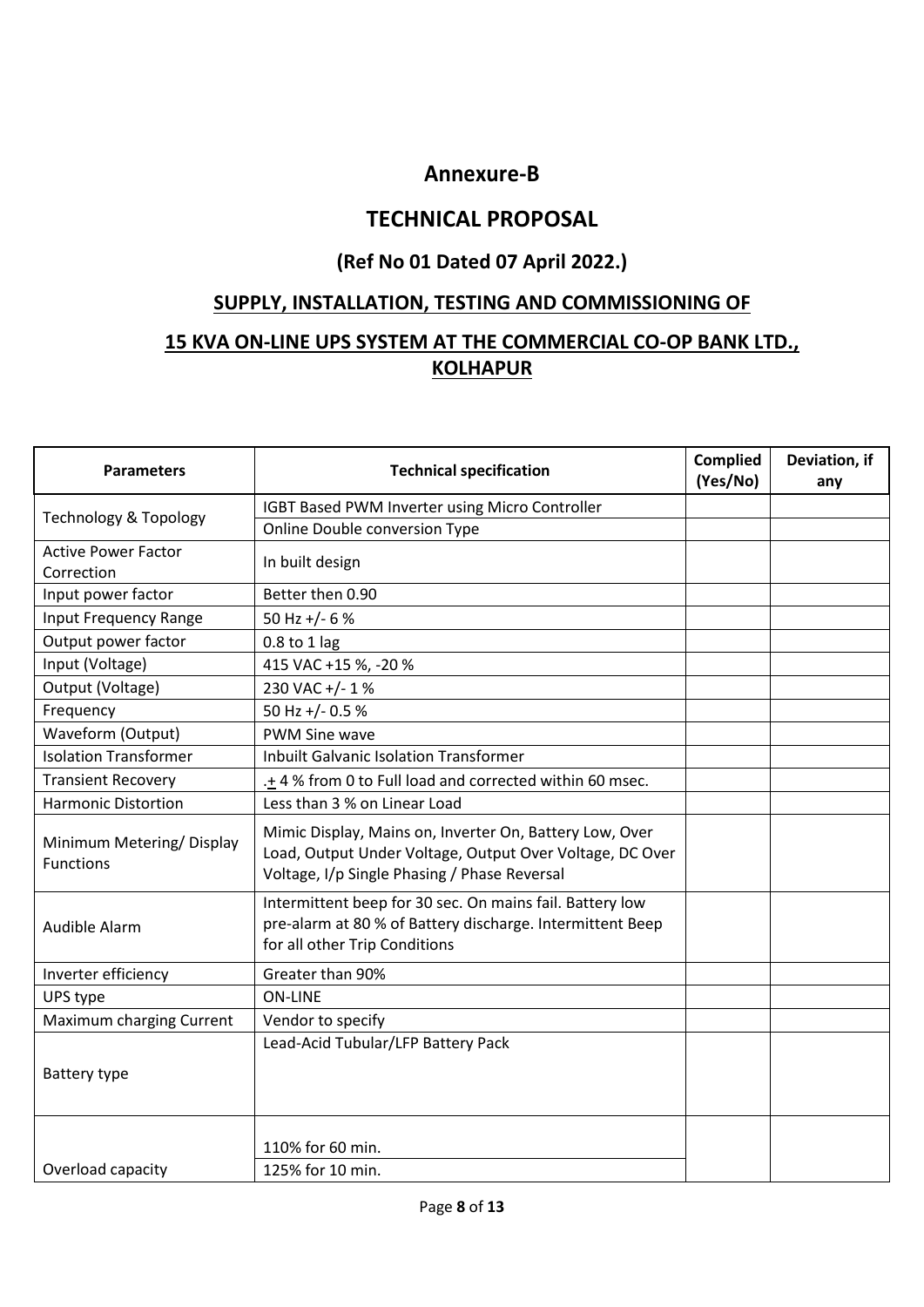|                            | 150% for 1 min                                                                                                                                                                                   |  |
|----------------------------|--------------------------------------------------------------------------------------------------------------------------------------------------------------------------------------------------|--|
| Noise level                | <60db at 1 Meter                                                                                                                                                                                 |  |
| Design ambient             | $0-50^\circ$ C                                                                                                                                                                                   |  |
| <b>Relative Humidity</b>   | Max. 95 % Non-Condensing                                                                                                                                                                         |  |
| Enclosure                  | M.S. Powder coated with castor wheels                                                                                                                                                            |  |
| Protection                 | Output short circuit, Battery low trip, DC over voltage,<br>Output under voltage / over voltage, Input under voltage /<br>over voltage, I/p Single Phasing / Phase Reversal, Over<br>Temperature |  |
| <b>UPS Warranty Period</b> | Minimum 3 years                                                                                                                                                                                  |  |

# **OR**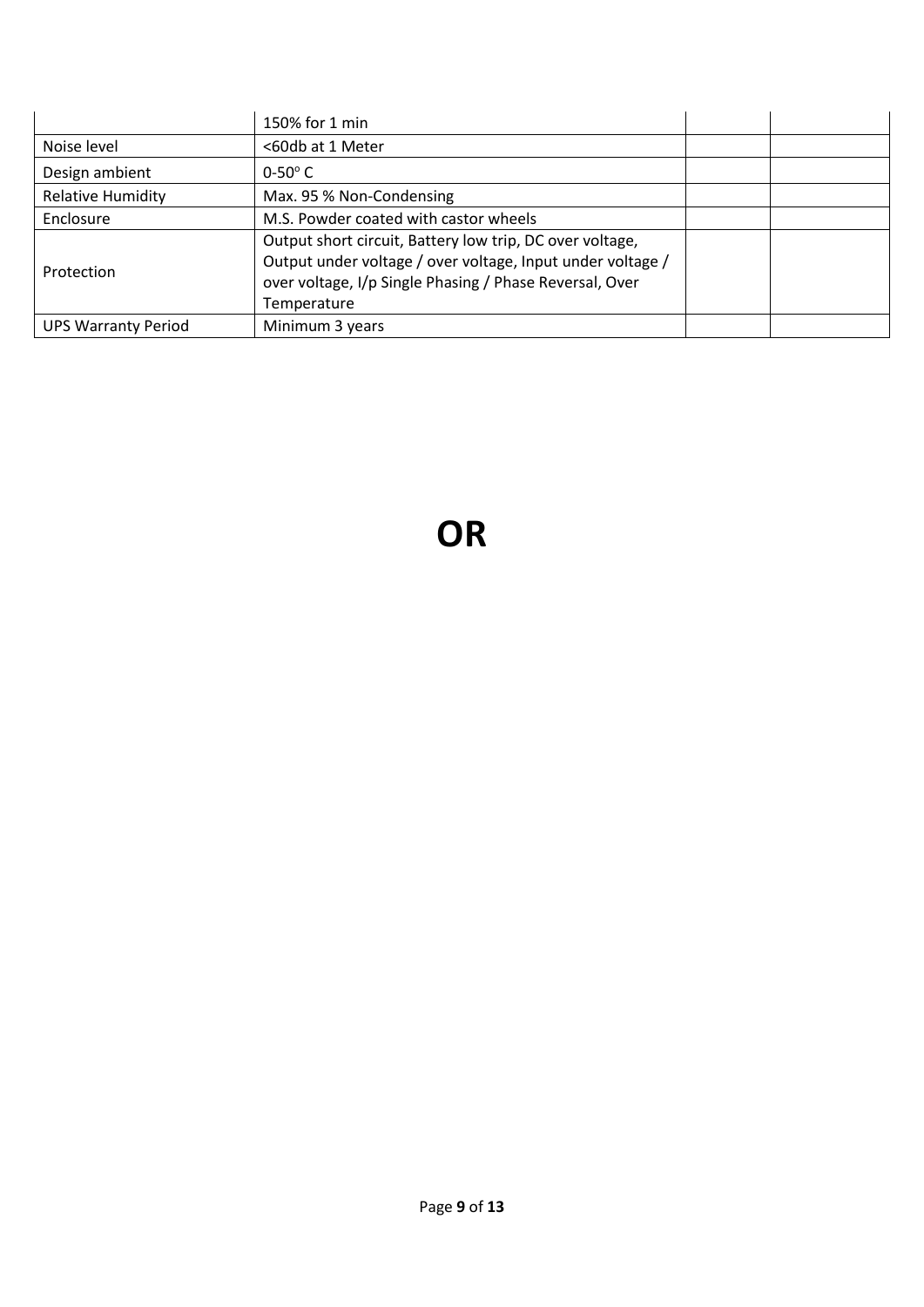| <b>Parameters</b>                            | <b>Technical specification</b>                                                                                                                                                                   | <b>Complied</b><br>(Yes/No) | Deviation, if any |
|----------------------------------------------|--------------------------------------------------------------------------------------------------------------------------------------------------------------------------------------------------|-----------------------------|-------------------|
|                                              | IGBT Based PWM Inverter using Micro Controller                                                                                                                                                   |                             |                   |
| <b>Technology &amp; Topology</b>             | Online Double conversion Type                                                                                                                                                                    |                             |                   |
| <b>Active Power Factor</b><br>Correction     | In built design                                                                                                                                                                                  |                             |                   |
| Input power factor                           | Better then 0.90                                                                                                                                                                                 |                             |                   |
| Input Frequency Range                        | 50 Hz +/- 6 %                                                                                                                                                                                    |                             |                   |
| Output power factor                          | 0.8 to 1 lag                                                                                                                                                                                     |                             |                   |
| Input (Voltage)                              | 230 VAC +15 %, -20 %                                                                                                                                                                             |                             |                   |
| Output (Voltage)                             | 230 VAC +/- 1 %                                                                                                                                                                                  |                             |                   |
| Frequency                                    | 50 Hz +/- 0.5 %                                                                                                                                                                                  |                             |                   |
| Waveform (Output)                            | <b>PWM Sine wave</b>                                                                                                                                                                             |                             |                   |
| <b>Isolation Transformer</b>                 | <b>Inbuilt Galvanic Isolation Transformer</b>                                                                                                                                                    |                             |                   |
| <b>Transient Recovery</b>                    | .+ 4 % from 0 to Full load and corrected within 60<br>msec.                                                                                                                                      |                             |                   |
| <b>Harmonic Distortion</b>                   | Less than 3 % on Linear Load                                                                                                                                                                     |                             |                   |
| Minimum Metering/Display<br><b>Functions</b> | Mimic Display, Mains on, Inverter On, Battery Low,<br>Over Load, Output Under Voltage, Output Over<br>Voltage, DC Over Voltage, I/p Single Phasing / Phase<br>Reversal                           |                             |                   |
| Audible Alarm                                | Intermittent beep for 30 sec. On mains fail. Battery<br>low pre-alarm at 80 % of Battery discharge.<br>Intermittent Beep for all other Trip Conditions                                           |                             |                   |
| Inverter efficiency                          | Greater than 90%                                                                                                                                                                                 |                             |                   |
| Overall efficiency (ECO<br>Mode)             | Greater than 98%                                                                                                                                                                                 |                             |                   |
| UPS type                                     | <b>ON-LINE</b>                                                                                                                                                                                   |                             |                   |
| Maximum charging Current                     | Vendor to specify                                                                                                                                                                                |                             |                   |
| Battery type                                 | Lead-Acid Tubular/LFP Battery Pack                                                                                                                                                               |                             |                   |
|                                              | 110% for 60 min.                                                                                                                                                                                 |                             |                   |
| Overload capacity                            | 125% for 10 min.                                                                                                                                                                                 |                             |                   |
|                                              | 150% for 1 min                                                                                                                                                                                   |                             |                   |
| Noise level                                  | <60db at 1 Meter                                                                                                                                                                                 |                             |                   |
| Design ambient                               | $0-50^\circ$ C                                                                                                                                                                                   |                             |                   |
| <b>Relative Humidity</b>                     | Max. 95 % Non-Condensing                                                                                                                                                                         |                             |                   |
| Enclosure                                    | M.S. Powder coated with castor wheels                                                                                                                                                            |                             |                   |
| Protection                                   | Output short circuit, Battery low trip, DC over voltage,<br>Output under voltage / over voltage, Input under<br>voltage / over voltage, I/p Single Phasing / Phase<br>Reversal, Over Temperature |                             |                   |
| <b>UPS Warranty Period</b>                   | Minimum 3 years                                                                                                                                                                                  |                             |                   |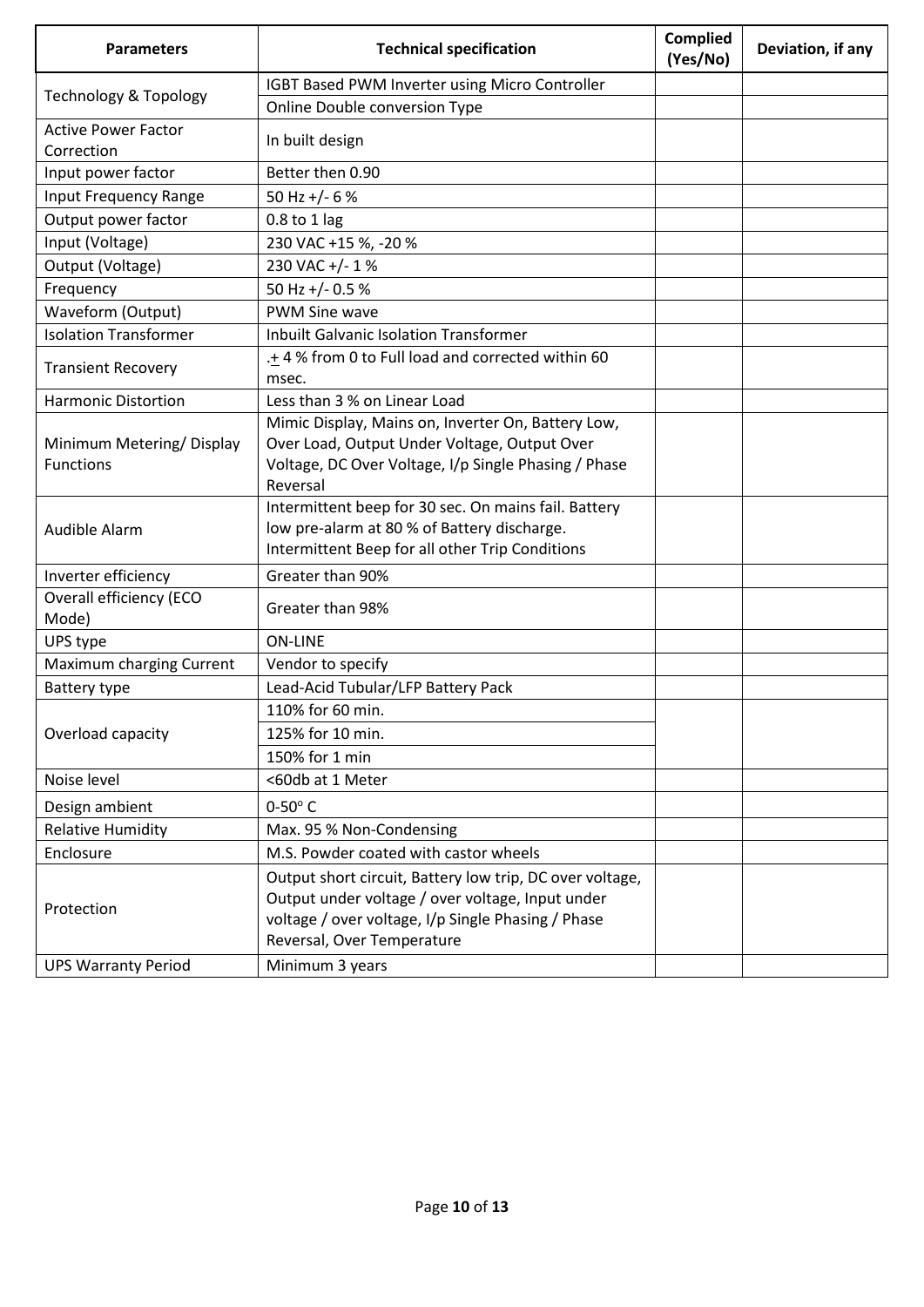| <b>Battery System Configuration</b>                         |                                                                                                              |                             |                      |
|-------------------------------------------------------------|--------------------------------------------------------------------------------------------------------------|-----------------------------|----------------------|
| Item                                                        | <b>Technical specification</b>                                                                               | <b>Complied</b><br>(Yes/No) | Deviation, if<br>any |
| Cell Chemistry                                              | <b>LFP</b>                                                                                                   |                             |                      |
| Rated system energy                                         | 19.2KWh                                                                                                      |                             |                      |
| Parallel racks / Modules                                    | 1 Rack                                                                                                       |                             |                      |
| Rack rated Voltage                                          | 240V                                                                                                         |                             |                      |
| <b>Rack Rated Capacity</b>                                  | 80Ah                                                                                                         |                             |                      |
| Rack configuration                                          | 5Module                                                                                                      |                             |                      |
| <b>Module Rating</b>                                        | 48V 80Ah                                                                                                     |                             |                      |
| Module configuration                                        | 15S1P                                                                                                        |                             |                      |
| Charge Current                                              | Up to 0.3C                                                                                                   |                             |                      |
| Discharge Current                                           | Up to 1C                                                                                                     |                             |                      |
| Cycle life at standard charge<br>& discharge, 80% DOD, 25°C | $\geq$ 2500                                                                                                  |                             |                      |
| <b>Rack Material</b>                                        | Sheet Metal (Sheet thickness ≥1 mm)                                                                          |                             |                      |
| <b>Rack Finish</b>                                          | Powder coated                                                                                                |                             |                      |
| IP rating                                                   | IP 20 (Perforated)                                                                                           |                             |                      |
| Protection                                                  | Under-Over Voltage Protection, over current Protection,<br>Short Circuit, Reverse polarity, Over temperature |                             |                      |
| Minimum Metering/Display<br><b>Functions</b>                | SOC monitoring, RS485 or CAN communication                                                                   |                             |                      |
|                                                             | <b>Cell Specification</b>                                                                                    |                             |                      |
| Model                                                       | LFP cell                                                                                                     |                             |                      |
| Cell Type                                                   | Prismatic                                                                                                    |                             |                      |
| Rated voltage (V)                                           | 3.2V                                                                                                         |                             |                      |
| Rated capacity (Ah)                                         | 80 Ah                                                                                                        |                             |                      |
| Standard Charge / Discharge<br>Rate                         | Up to 0.3C / 0.5C                                                                                            |                             |                      |
| Charge and discharge cut-off<br>voltage(V)                  | 2.5-3.65 V                                                                                                   |                             |                      |
| Cycle life at standard charge<br>& discharge, 80% DOD, 25°C | $\geq$ 3000                                                                                                  |                             |                      |
| <b>Battery Warranty Period</b>                              | Minimum 5 Years                                                                                              |                             |                      |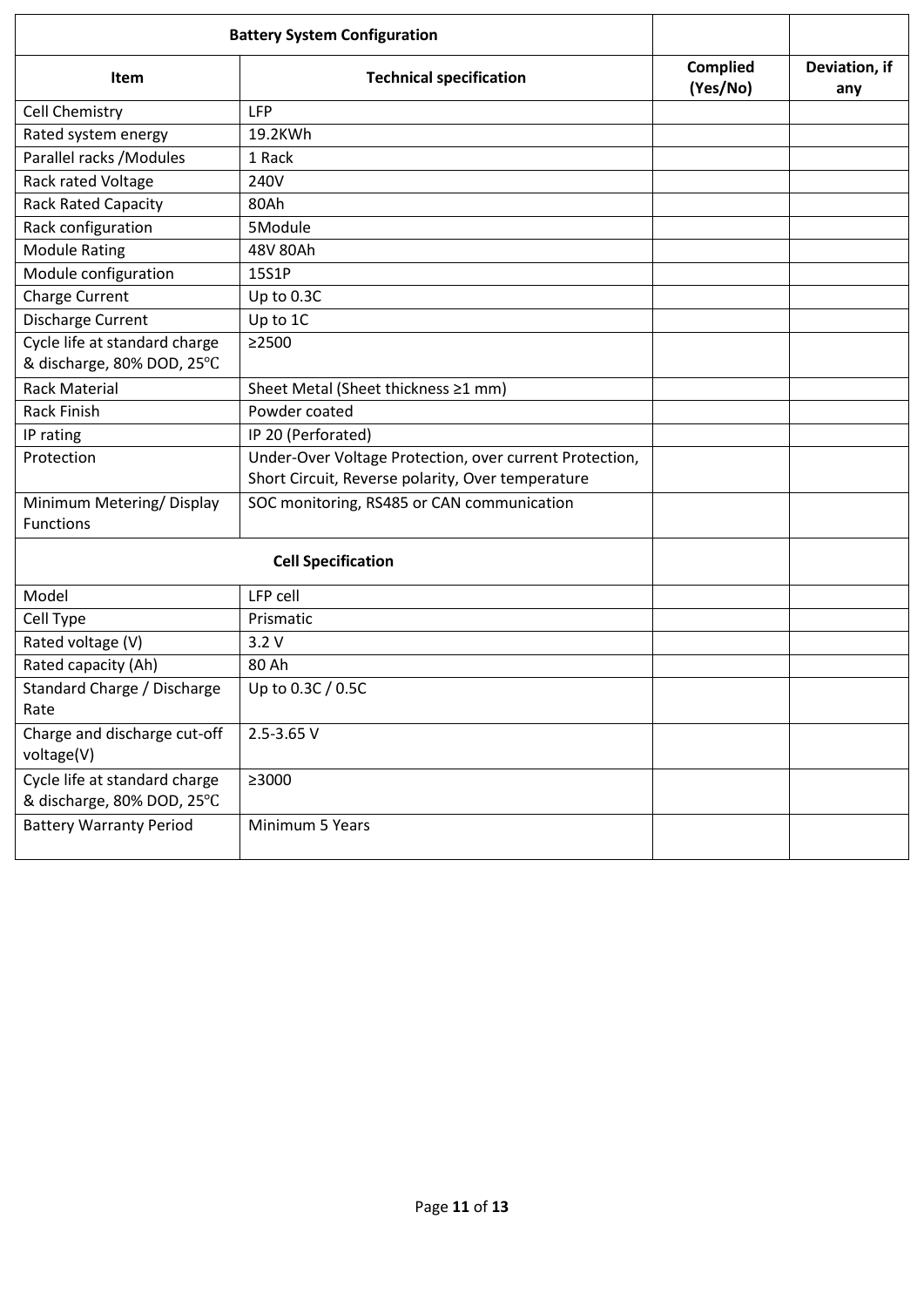| <b>SR</b>      | <b>ELIGIBILITY CRITERIA</b>                                                                                                                                                                                   | <b>REQUIRED DOCUMENTS</b>                                                                                         | <b>ATTACHED</b> |
|----------------|---------------------------------------------------------------------------------------------------------------------------------------------------------------------------------------------------------------|-------------------------------------------------------------------------------------------------------------------|-----------------|
| <b>NO</b>      |                                                                                                                                                                                                               |                                                                                                                   | (YES/NO)        |
| $\mathbf{1}$   | Vendors/Bidders should be a firm/company<br>having a GST No, PAN, Email id, Permanent<br>Address in Kolhapur & Contact Number.                                                                                | 1. Certificate of<br>Incorporation/Partnership Agreement<br><b>GST Certificate</b><br>2.<br><b>PAN Card</b><br>3. |                 |
| $\overline{2}$ | Vendor should be a manufacturer of UPS<br>System.                                                                                                                                                             | 1. Udyam Registration Certificate                                                                                 |                 |
| $\overline{3}$ | Vendor should have minimum 15-20 years of<br>experience in UPS & Battery Supply &<br>Maintenance services preferably to<br>scheduled/nationalized/co-operative banks.                                         | 1. Provide Work Completion<br>Reports/Purchase Orders                                                             |                 |
| 4              | Vendor should have minimum 5 engineers & 3<br>battery technicians on payroll present in<br>Kolhapur.                                                                                                          | 1. ESI Registration Certificate<br>2. PF Registration Certificate                                                 |                 |
| 5              | Vendor should have minimum 5 LFP Battery<br>Pack installations (minimum 1 of them should<br>be for ON-LINE application in Banking Sector)<br>in Kolhapur working satisfactory.                                | 1. Provide Work Completion Reports                                                                                |                 |
| 6              | Vendor should have average yearly turnover<br>of Rs.500 Lacs or more for the last 3 years<br>along with profit making & audited financial<br>statements (average net profit should be<br>Rs.20 Lacs or more). | 1. Audited financial statements for the<br>last 3 years                                                           |                 |
| 7              | Vendor should have 24 x 7 Service centre at<br>Kolhapur & service escalation matrix up to<br>management level for service-related issues.                                                                     | 1. Escalation Matrix                                                                                              |                 |

All the Terms & Conditions mentioned in the Tender Document are acceptable to us.

Date:

Place:

Signature of Authorized Signatory with seal